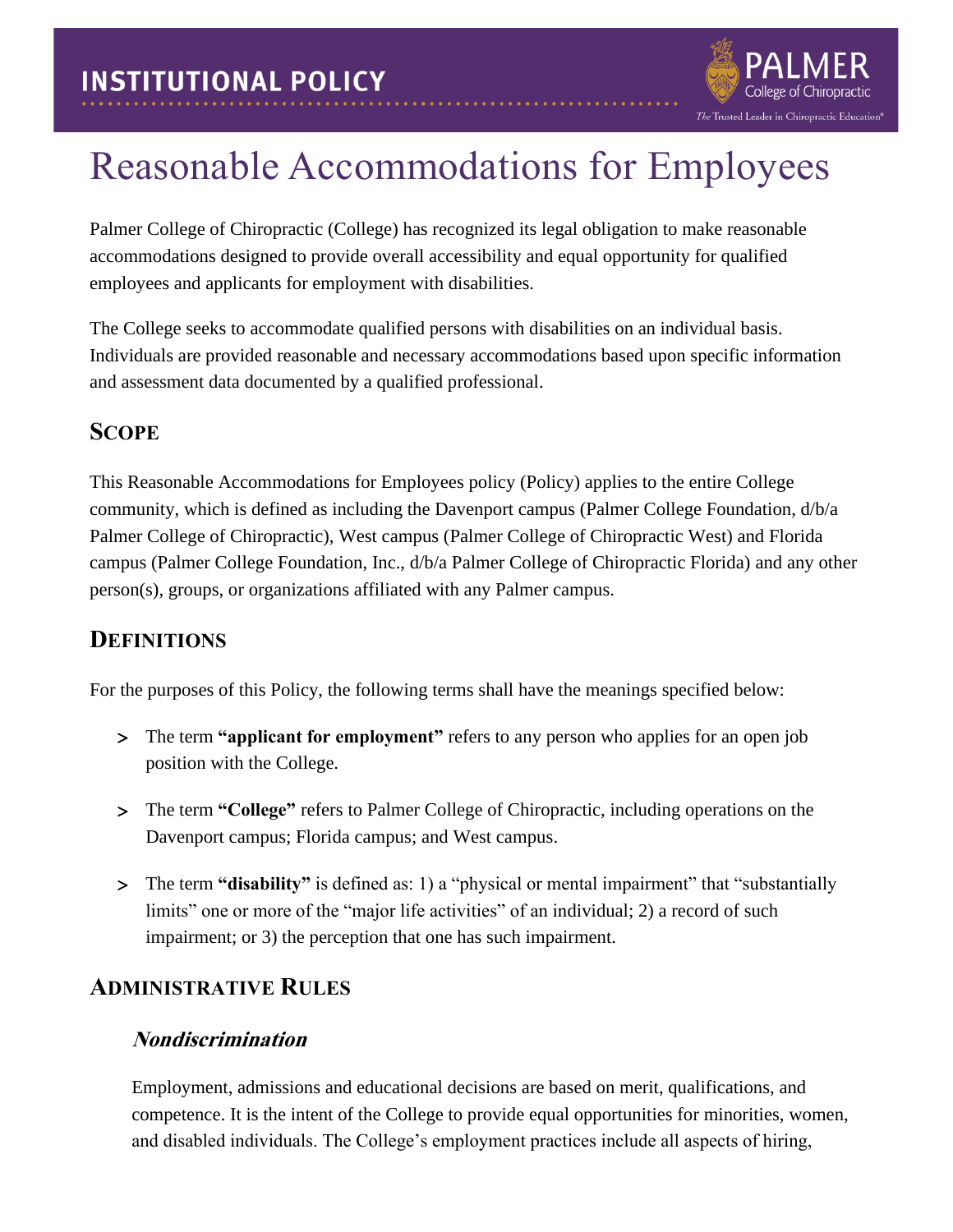promotion, assignment, discharge and other terms and conditions of employment. The College's admissions and educational practices include all aspects of admissions, orientation, student employment, housing, academic and student programs, discipline and other terms and conditions of enrollment.

### **Requesting Accommodations**

The College provides reasonable accommodations necessary to afford equal opportunity in employment for qualified individuals with professionally verified disabilities. These accommodations will be provided in the most integrated setting appropriate to the individual's needs. Any qualified employee or applicant for employment with a disability may request a reasonable accommodation in order to perform the requisite job requirements.

Information as to the existence and location of services, activities and facilities that are accessible to and usable by qualified employees and applicants for employment with disabilities may be requested from any of the Employee Disabilities Services Coordinators below:

- > Senior Director for Human Resources Also Serving as Employee Disabilities Services Coordinator Office of Human Resources 1000 Brady Street Davenport, IA 52803-5214 (563) 884-5866
- Human Resources Manager Serving as Employee Disabilities Services Coordinator 4777 City Center Parkway Port Orange, FL 32129-4153 (386) 763-2665

### **Employment Application Process**

- **1.** The College does not discriminate on the basis of a disability in the employment application process.
- **2.** Any information concerning an applicant's disability provided during the selection process is on a voluntary or optional basis. The College maintains this information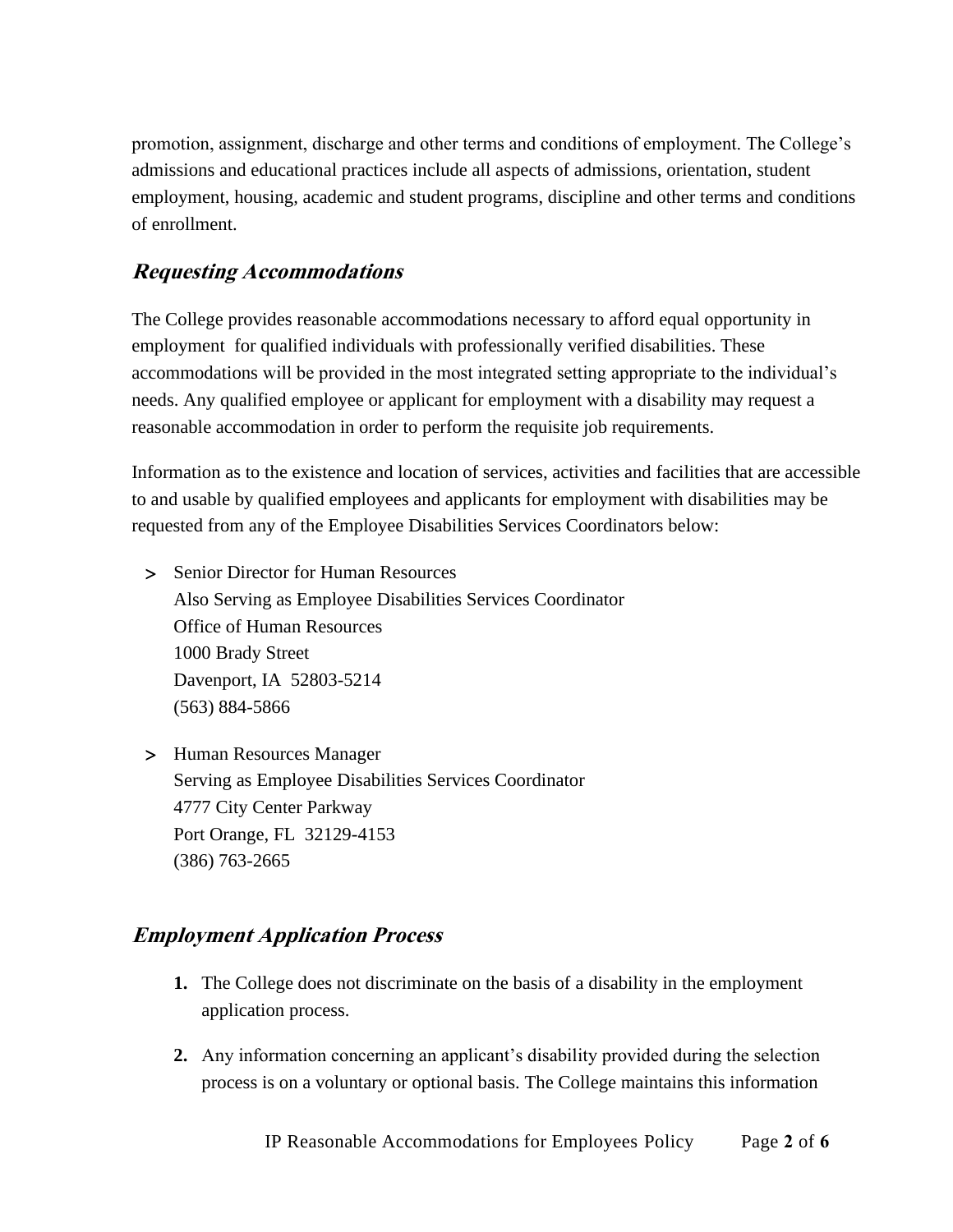solely for the purpose of its affirmative action efforts in providing equal employment opportunity to individuals with disabilities.

- **3.** No limitations will be placed on the number or proportion of persons with disabilities who may be employed.
- **4.** When assessing the qualifications of any applicant, relevant factors including education, training, skills, work experience, and any other pertinent information that the applicant supplies are considered.
- **5.** After selection for employment, the College invites and encourages voluntary selfidentification by individuals with disabilities for purposes of verifying the disability and identifying the reasonable accommodations that the College may provide to the employee. The College strives to determine the accommodations to be provided before the self-identifying employee begins employment in an effort to have accommodations in place when the employee commences work.

#### **Training and Development Programs**

Employees with disabilities shall have the opportunity to participate in the College's training and development programs and activities if they qualify for such programs.

### **Performance Evaluations**

To the extent necessary to accommodate an employee with a particular disability, and to the extent deemed reasonable and consistent with the essential job functions and expectations, performance evaluations, and other procedures for evaluating an employee's successful job performance will be adapted and administered so as to minimize the effect of the disability and accurately measure the employee's performance of the essential job functions.

### **Benefits**

In providing employee benefits to qualified individuals, the College may not provide lesser benefits, limit eligibility for benefits, or otherwise discriminate on the basis of disability.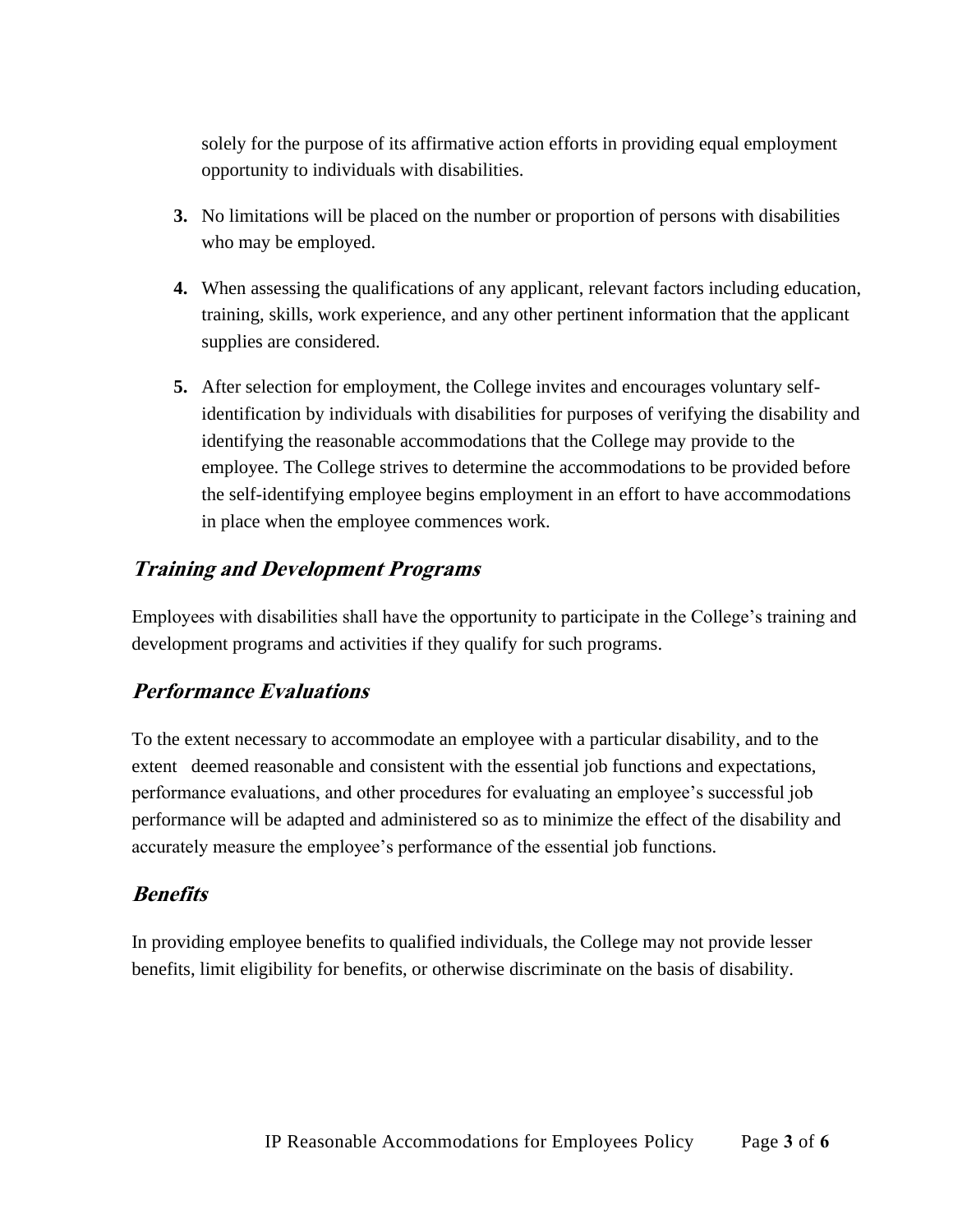### **Physical Location of Work Stations**

The location of workstations within the physical plant will provide equal access to mobility and/or visually impaired employees to the extent reasonably possible. The College will strive to incorporate principles of barrier free design in the renovation of existing buildings or facilities.

# **STANDARD INSTITUTIONAL POLICY PROVISIONS**

Institutional policies are supplemented by provisions that are applicable to all institutional policies. It is the responsibility of all employees and students to know and comply with these standards.

> [Standard Provisions Applicable to All Institutional Policies](http://www.palmer.edu/uploadedFiles/Pages/Students/Resources_and_Offices/Handbook_and_Policies/_pdf/Standard-Provisions-Applicable-to-All-Institutional-Policies.pdf)

# Additional Information

# **ASSOCIATED POLICIES, PROCESSES AND/OR PROCEDURES**

This Policy is supplemented below. It is the responsibility of all employees and students to know and comply with policies and procedures as supplemented.

# **POLICIES**

 $> N/A$ 

### **PROCESSES AND/OR PROCEDURES**

> Contact [Human Resources](#page-4-0) for Procedures

### **FORMS/INSTRUCTIONS**

Contact the Human Resources on the respective campus of employment to request the forms listed in this section.

- Guidelines for Documentation of Disabilities
- Instructions for Completing the Reasonable Accommodation Request Form
- Occupational Fitness Assessment Form

IP Reasonable Accommodations for Employees Policy Page **4** of **6**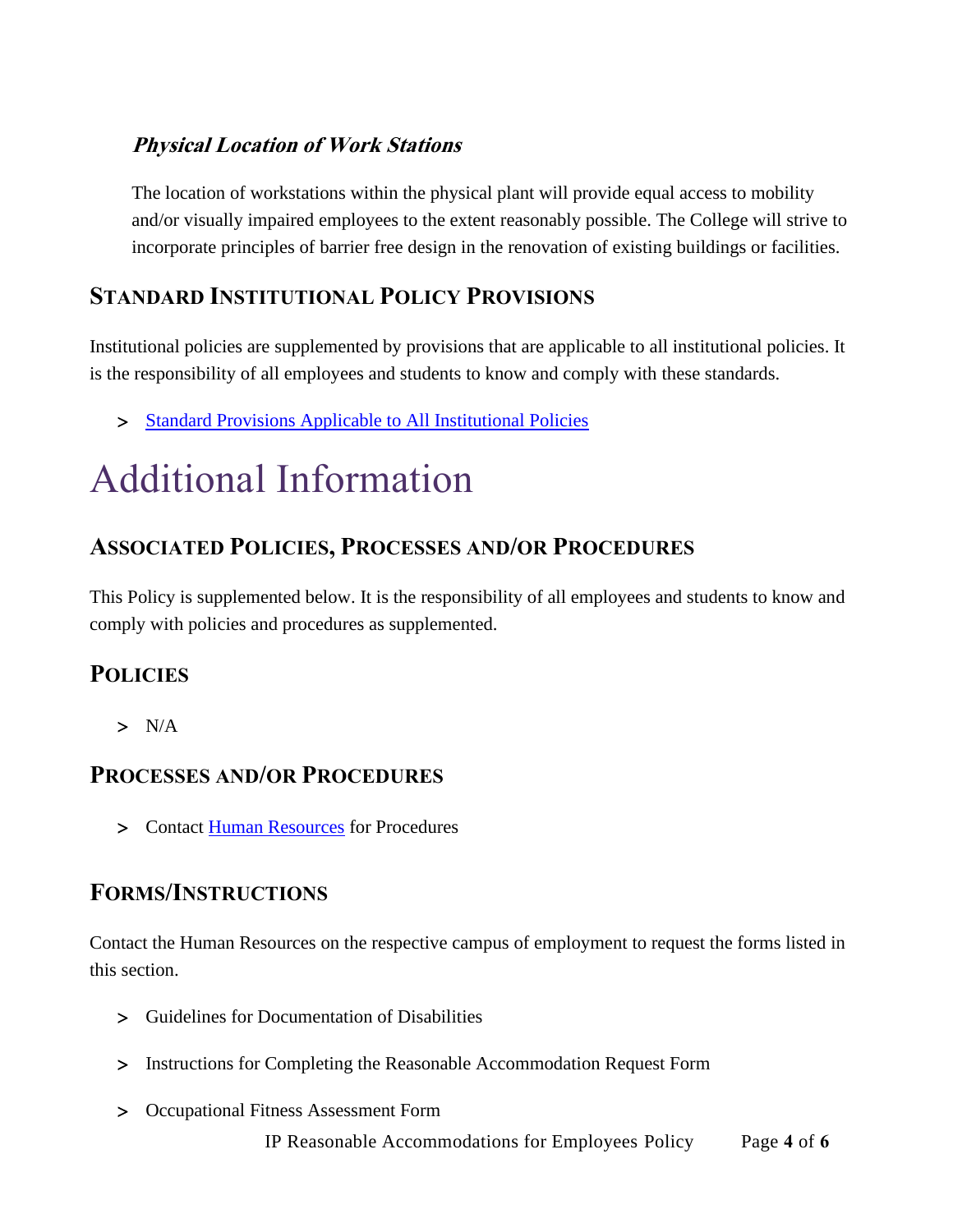Reasonable Accommodation Request Form

### **OTHER RELATED INFORMATION**

 $> N/A$ 

# <span id="page-4-0"></span>**CONTACTS**

#### **Main Campus, Davenport, Ia.**

 Human Resources 1000 Brady Street Davenport, IA 52803 (563) 884-5258 [hr.dept.ia@palmer.edu](mailto:hr.dept.ia@palmer.edu) 

### **Florida Campus, Port Orange, Fla.**

 Human Resources 4777 City Center Parkway Port Orange, FL 32129 (386) 763-2665 [hr.dept.fl@palmer.edu](mailto:hr.dept.fl@palmer.edu) 

### **West Campus, San Jose, Calif.**

> Human Resources 1000 Brady Street Davenport, IA 52803 (563) 884-5258 [hr.dept.ia@palmer.edu](mailto:hr.dept.ia@palmer.edu)